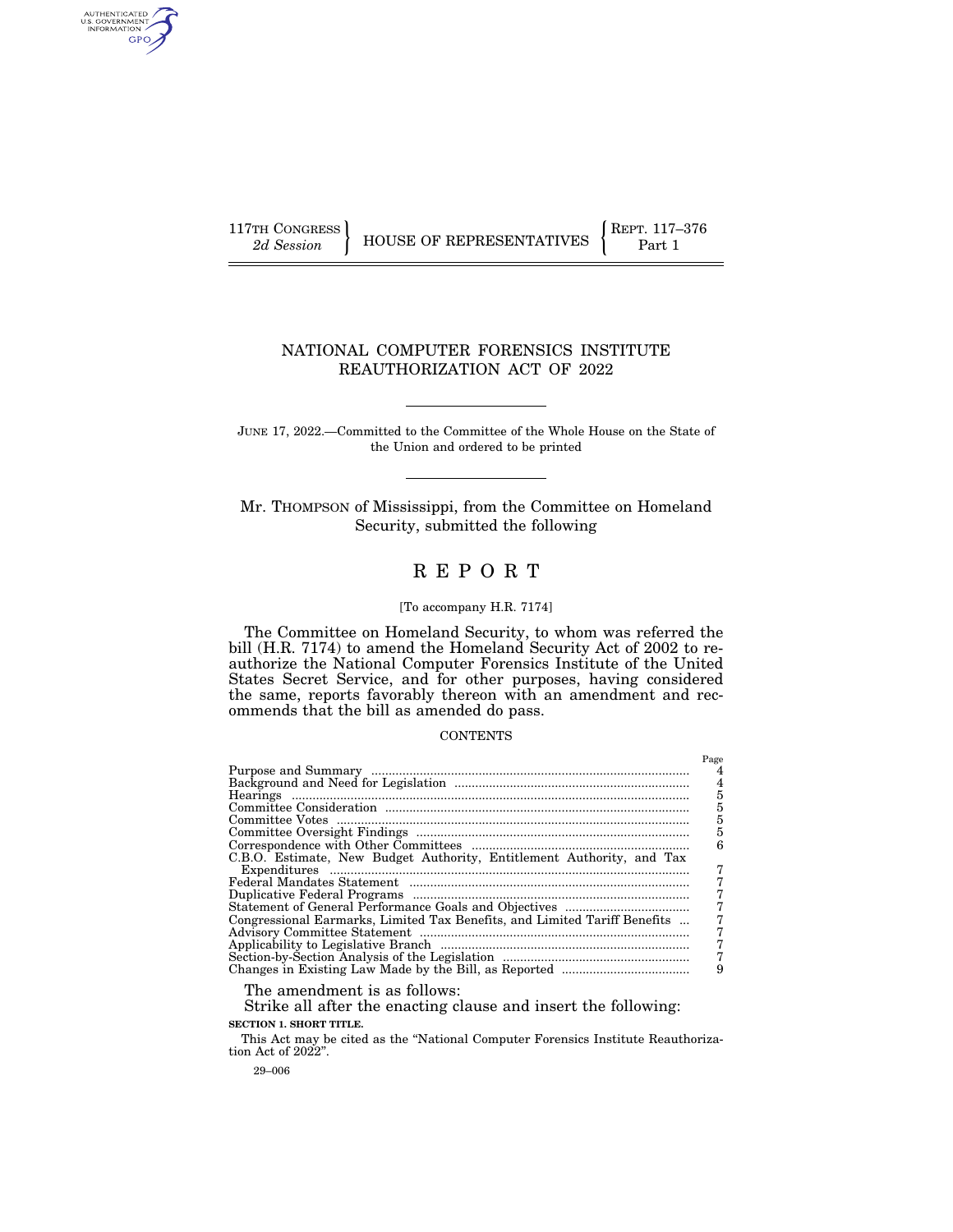#### **SEC. 2. REAUTHORIZATION OF THE NATIONAL COMPUTER FORENSICS INSTITUTE OF THE DE-PARTMENT OF HOMELAND SECURITY.**

(a) IN GENERAL.—Section 822 of the Homeland Security Act of 2002 (6 U.S.C. 383) is amended—

 $(1)$  in subsection  $(a)$ —

(A) in the subsection heading, by striking ''IN GENERAL'' and inserting ''IN GENERAL; MISSION'';

 $(B)$  by striking "2022" and inserting "2032"; and

(C) by striking the second sentence and inserting ''The Institute's mission shall be to educate, train, and equip State, local, territorial, and Tribal law enforcement officers, prosecutors, judges, participants in the United States Secret Service's network of cyber fraud task forces, and other appropriate individuals regarding the investigation and prevention of cybersecurity incidents, electronic crimes, and related cybersecurity threats, including through the dissemination of homeland security information, in accordance with relevant Department guidance regarding privacy, civil rights, and civil liberties protections.'';

(2) by redesignating subsections (c) through (f) as subsections (d) through (g), respectively;

(3) by striking subsection (b) and inserting the following new subsections:

''(b) CURRICULUM.—In furtherance of subsection (a), all education and training of the Institute shall be conducted in accordance with relevant Federal law and policy regarding privacy, civil rights, and civil liberties protections, including best practices for safeguarding data privacy and fair information practice principles. Education and training provided pursuant to subsection (a) shall relate to the following:

''(1) Investigating and preventing cybersecurity incidents, electronic crimes,

and related cybersecurity threats, including relating to instances involving illicit use of digital assets and emerging trends in cybersecurity and electronic crime.

''(2) Conducting forensic examinations of computers, mobile devices, and other information systems.

''(3) Prosecutorial and judicial considerations related to cybersecurity incidents, electronic crimes, related cybersecurity threats, and forensic examinations of computers, mobile devices, and other information systems.

''(4) Methods to obtain, process, store, and admit digital evidence in court.

"(c) RESEARCH AND DEVELOPMENT.—In furtherance of subsection (a), the Institute shall research, develop, and share information relating to investigating cybersecurity incidents, electronic crimes, and related cybersecurity threats that prioritize best practices for forensic examinations of computers, mobile devices, and other information systems. Such information may include training on methods to investigate ransomware and other threats involving the use of digital assets.'';

(4) in subsection (d), as so redesignated—

(A) by striking ''cyber and electronic crime and related threats is shared with State, local, tribal, and territorial law enforcement officers and prosecutors'' and inserting ''cybersecurity incidents, electronic crimes, and related cybersecurity threats is shared with recipients of education and training provided pursuant to subsection (a)''; and

(B) by adding at the end the following new sentence: ''The Institute shall prioritize providing education and training to individuals from geographically-diverse jurisdictions throughout the United States.'';

(5) in subsection (e), as so redesignated—

(A) by striking ''State, local, tribal, and territorial law enforcement officers'' and inserting ''recipients of education and training provided pursuant to subsection (a)''; and

(B) by striking ''necessary to conduct cyber and electronic crime and related threat investigations and computer and mobile device forensic examinations'' and inserting ''for investigating and preventing cybersecurity incidents, electronic crimes, related cybersecurity threats, and for forensic examinations of computers, mobile devices, and other information systems'';  $(6)$  in subsection  $(f)$ , as so redesignated—

(A) by amending the heading to read as follows: ''CYBER FRAUD TASK FORCES'';

(B) by striking "Electronic Crime" and inserting "Cyber Fraud";

(C) by striking ''State, local, tribal, and territorial law enforcement officers'' and inserting ''recipients of education and training provided pursuant to subsection (a)''; and

(D) by striking "at" and inserting "by";

(7) by redesignating subsection (g), as redesignated pursuant to paragraph (2), as subsection (j); and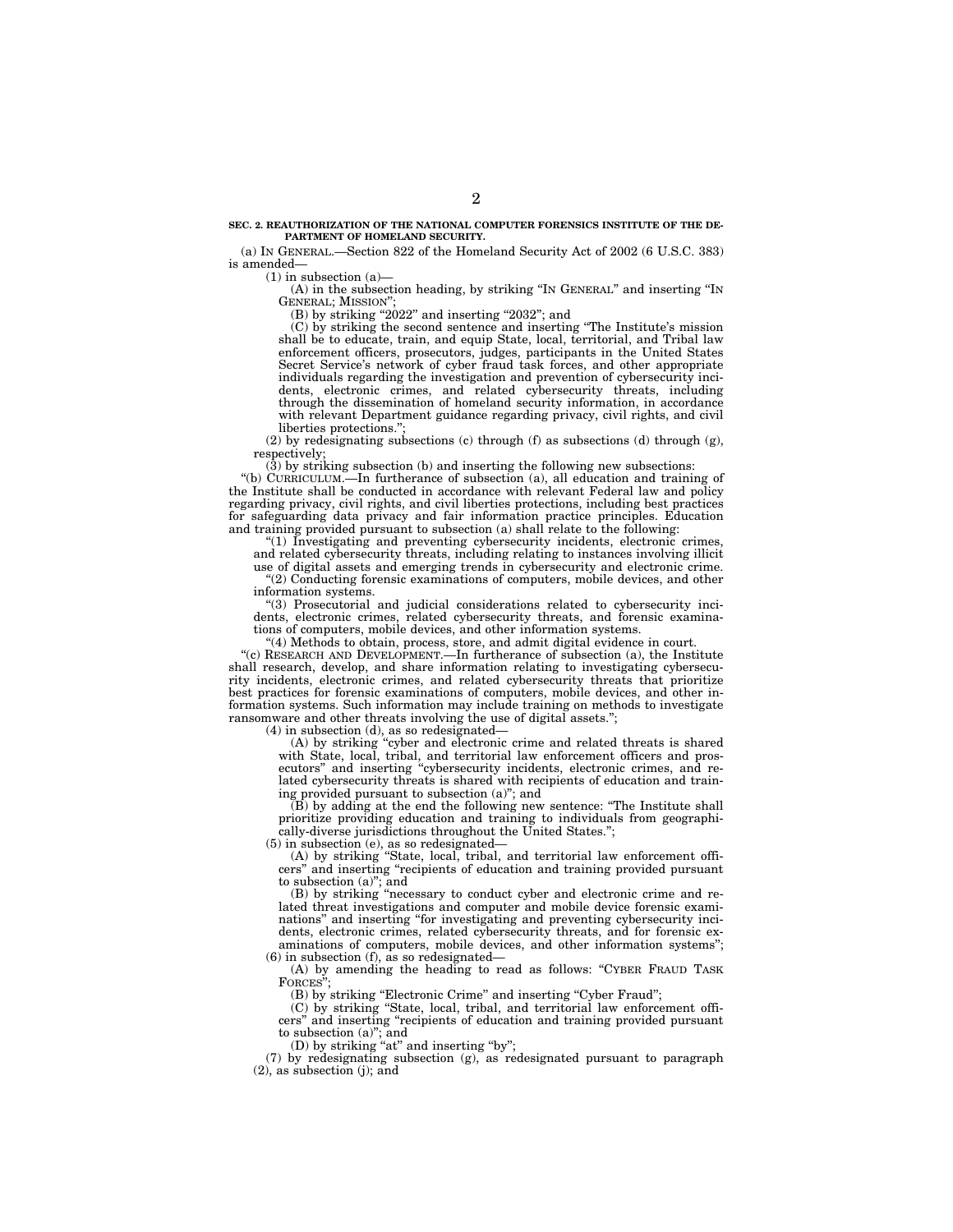(8) by inserting after subsection (f), as so redesignated, the following new subsections:

"(g) EXPENSES.—The Director of the United States Secret Service may pay for all or a part of the education, training, or equipment provided by the Institute, including relating to the travel, transportation, and subsistence expenses of recipients of education and training provided pursuant to subsection (a).

''(h) ANNUAL REPORTS TO CONGRESS.—The Secretary shall include in the annual report required pursuant to section 1116 of title 31, United States Code, information regarding the activities of the Institute, including relating to the following:

''(1) Activities of the Institute, including, where possible, an identification of jurisdictions with recipients of education and training provided pursuant to subsection (a) of this section during such year and information relating to the costs associated with such education and training.

''(2) Any information regarding projected future demand for such education and training.

''(3) Impacts of the Institute's activities on jurisdictions' capability to investigate and prevent cybersecurity incidents, electronic crimes, and related cybersecurity threats.

"(4) A description of the nomination process for State, local, territorial, and Tribal law enforcement officers, prosecutors, judges, participants in the United States Secret Service's network of cyber fraud task forces, and other appropriate individuals to receive the education and training provided pursuant to subsection (a).

''(5) Any other issues determined relevant by the Secretary.

''(i) DEFINITIONS.—In this section—

''(1) CYBERSECURITY THREAT.—The term 'cybersecurity threat' has the meaning given such term in section 102 of the Cybersecurity Act of 2015 (enacted as division N of the Consolidated Appropriations Act, 2016 (Public Law 114– 113; 6 U.S.C. 1501))

"(2) INCIDENT.—The term 'incident' has the meaning given such term in section 2209(a).

''(3) INFORMATION SYSTEM.—The term 'information system' has the meaning given such term in section 102 of the Cybersecurity Act of 2015 (enacted as division N of the Consolidated Appropriations Act, 2016 (Public Law 114–113; 6 U.S.C.  $1501(9)$ ."

(b) GUIDANCE FROM THE PRIVACY OFFICER AND CIVIL RIGHTS AND CIVIL LIBERTIES OFFICER.—The Privacy Officer and the Officer for Civil Rights and Civil Liberties of the Department of Homeland Security shall provide guidance, upon the request of the Director of the United States Secret Service, regarding the functions specified in subsection (b) of section 822 of the Homeland Security Act of 2002 (6 U.S.C. 383), as amended by subsection (a).

(c) TEMPLATE FOR INFORMATION COLLECTION FROM PARTICIPATING JURISDIC-TIONS.—Not later than 180 days after the date of the enactment of this Act, the Director of the United States Secret Service shall develop and disseminate to jurisdictions that are recipients of education and training provided by the National Computer Forensics Institute pursuant to subsection (a) of section 822 of the Homeland Security Act of 2002 (6 U.S.C. 383), as amended by subsection (a), a template to permit each such jurisdiction to submit to the Director reports on the impacts on such jurisdiction of such education and training, including information on the number of digital forensics exams conducted annually. The Director shall, as appropriate, revise such template and disseminate to jurisdictions described in this subsection any such revised templates.

(d) REQUIREMENTS ANALYSIS.—

(1) IN GENERAL.—Not later than one year after the date of the enactment of this Act, the Director of the United States Secret Service shall carry out a requirements analysis of approaches to expand capacity of the National Computer Forensics Institute to carry out the Institute's mission as set forth in subsection (a) of section 822 of the Homeland Security Act of 2002 (6 U.S.C. 383), as amended by subsection (a).

(2) SUBMISSION.—Not later than 90 days after completing the requirements analysis under paragraph (1), the Director of the United States Secret Service shall submit to Congress such analysis, together with a plan to expand the capacity of the National Computer Forensics Institute to provide education and training described in such subsection. Such analysis and plan shall consider the following:

 $(A)$  Expanding the physical operations of the Institute.

(B) Expanding the availability of virtual education and training to all or a subset of potential recipients of education and training from the Institute.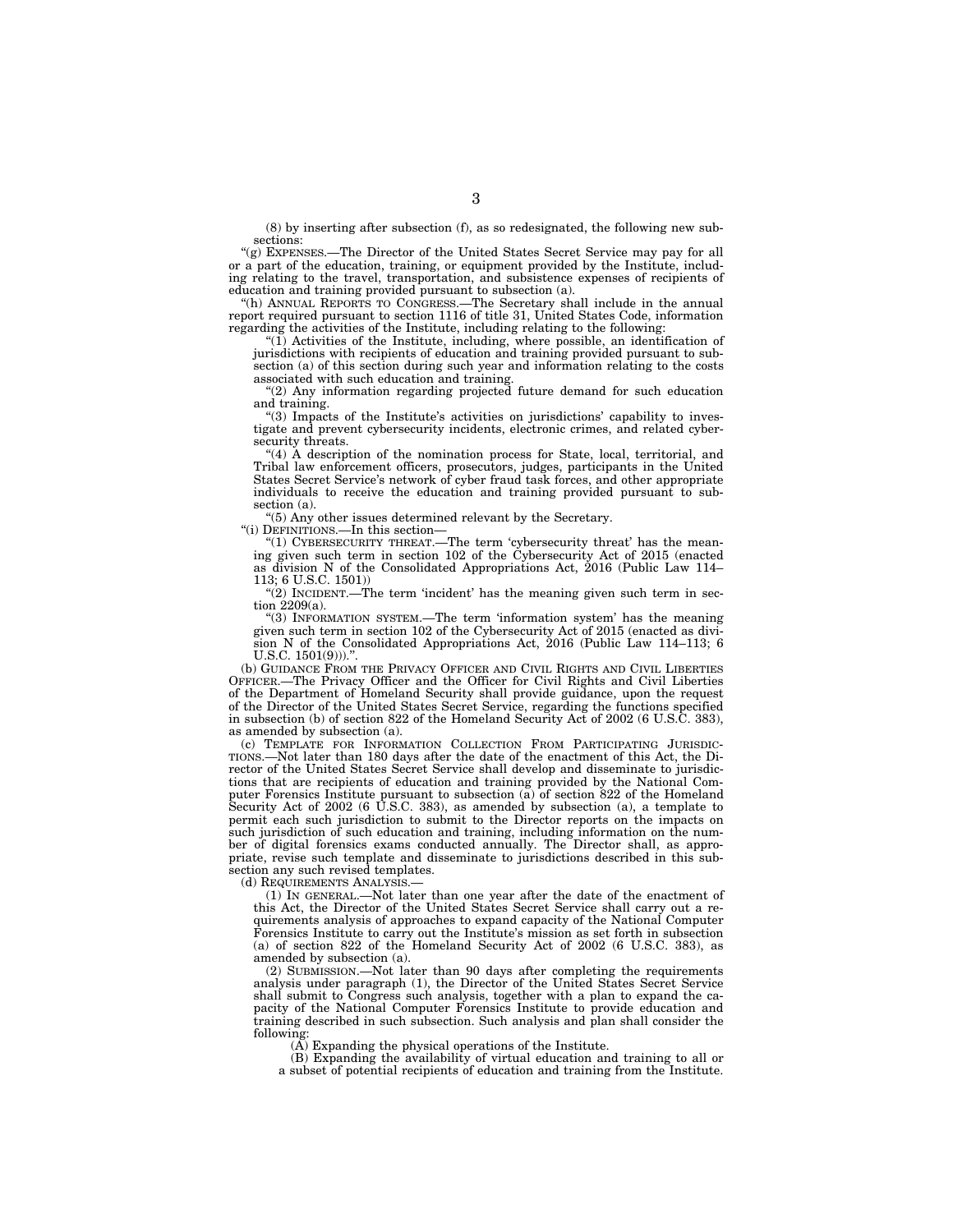(C) Some combination of the considerations set forth in subparagraphs (A) and (B).

(e) RESEARCH AND DEVELOPMENT.—The Director of the United States Secret Service may coordinate with the Under Secretary for Science and Technology of the Department of Homeland Security to carry out research and development of systems and procedures to enhance the National Computer Forensics Institute's capabilities and capacity to carry out the Institute's mission as set forth in subsection (a) of section 822 of the Homeland Security Act of 2002 (6 U.S.C. 383), as amended by subsection (a).

#### PURPOSE AND SUMMARY

H.R. 7174, the ''National Computer Forensics Institute Reauthorization Act of 2022,'' would reauthorize the U.S. Secret Service's National Computer Forensics Institute (NCFI) through 2032 and make a number of targeted enhancements to position the NCFI for future success. The legislation would ensure the NCFI is able to continue its important mission of training State, local, Tribal, and Territorial officers, prosecutors, and judges in cybercrime investigations and cyber incident response. Authority to operate the NCFI will sunset in November 2022 if this bill is not enacted. Additionally, this bill would strengthen the NCFI's operations by requiring that the training provided includes privacy, civil rights, and civil liberties protections and by authorizing the NCFI to research and develop training approaches to carry out investigations involving ransomware and the use of digital assets. The bill also requires the Secretary of Homeland Security to report to Congress annually on the NCFI's activities, successes, and projected demands for training.

#### BACKGROUND AND NEED FOR LEGISLATION

Ransomware attacks—the use of malicious software to compromise computer systems and extort a ransom payment from victims—have surged, both in number and in the size of ransom payments demanded. In 2020, an estimated 2,400 governments, hospitals, and school districts were victims of ransomware attacks in the United States.1 According to the Congressional Research Service, ransomware attacks are "prevalent."<sup>2</sup> The proliferation of computer systems for business, government, and personal use has resulted in increasing cybercrimes ranging from ransomware attacks to child exploitation. Accordingly, law enforcement, prosecutors, and judicial officials at the State, local, Tribal, Territorial, and Federal levels need advanced cyber training and capabilities.

The NCFI is a federally funded training center operated by the U.S. Secret Service that focuses on training State, local, Tribal, and Territorial officers, prosecutors, and judges in cybercrime investigations and cyber incident response. Since 2008, the NCFI, located in Hoover, Alabama, has trained more than 18,000 law enforcement officers, prosecutors, and judicial officials from all 50 States and five U.S. Territories. NCFI students receive hands-on training in network incident response and digital evidence process, and they

<sup>&</sup>lt;sup>1</sup>"Combating Ransomware: A Comprehensive Framework for Action: Key Recommendations from the Ransomware Task Force," Institute for Security and Technology,  $(2021)$ , available at https://securityandtechnology.org/wp-conte

Report.pdf.<br>2 Peter G. Berris and Jonathan M. Gaffney, "Ransomware and Federal Law: Cybercrime and<br>Cybersecurity," (R46932, Oct. 5, 2021), available at https://crsreports.congress.gov/product/pdf/R/ R46932.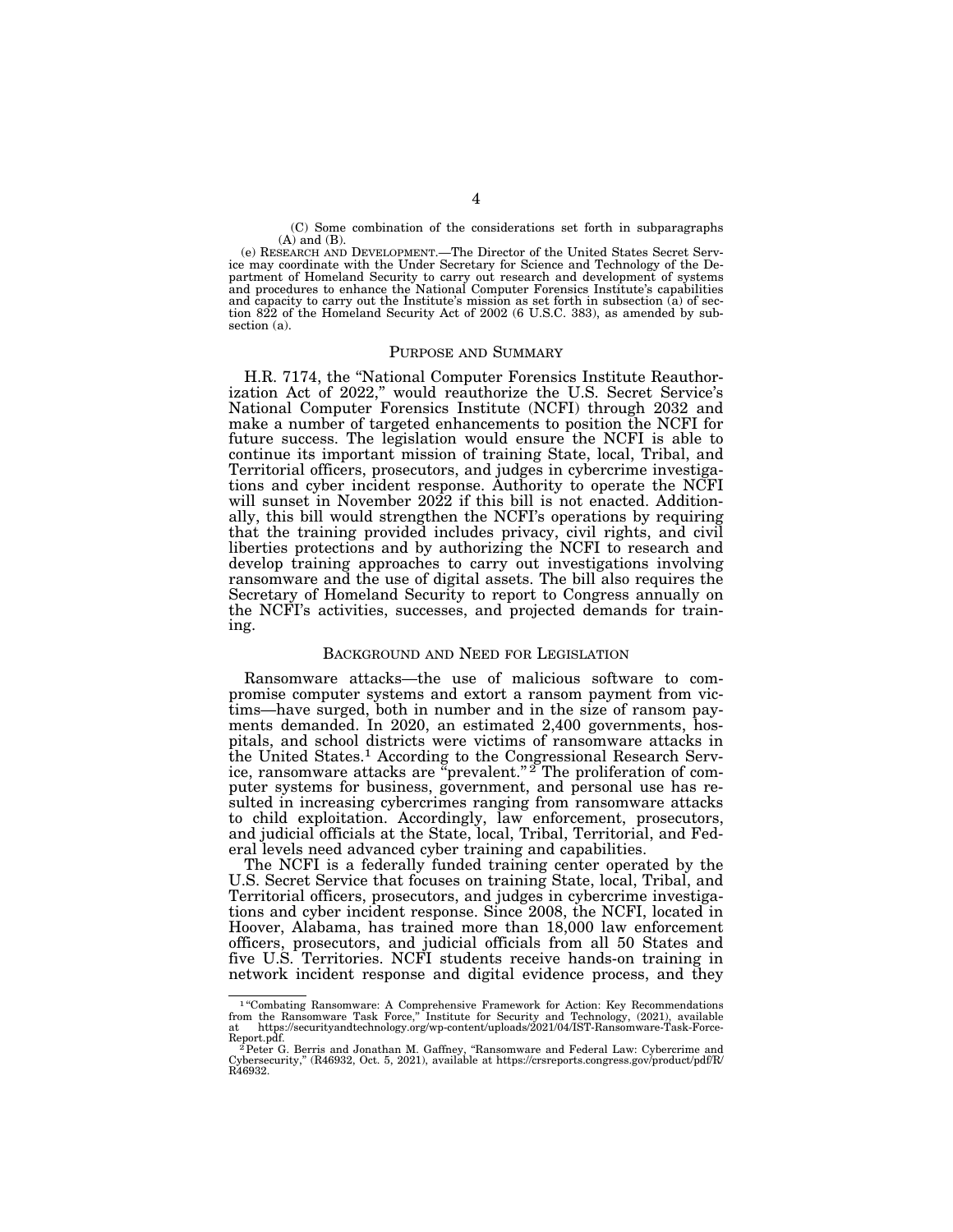are provided equipment for digital forensics examinations. NCFI graduates conducted 122,000 digital forensic examinations in fiscal year 2021, 40 percent of which involved violent crime investigations. In 2017, Congress authorized the NCFI for 5 years.3

With ransomware and cyber threats rising, the NCFI's mission is more important than ever. H.R. 7174 will extend the NCFI's authorization for 10 years, through 2032, and strengthen the NCFI's operations by ensuring that its training include privacy, civil rights, and civil liberties protections. The bill also requires the NCFI to engage in research and development to improve its approaches to training and to annual report to Congress on the center's activities, successes, and projected demands for training. Finally, as amended, the bill requires reporting on the nomination process for participation in NCFI education and training to provide Congress with greater insight into how jurisdictions and their personnel are nominated and selected.

#### HEARING

For the purposes of clause  $3(c)(6)$  of rule XIII of the Rules of the House of Representatives, the following hearing was used to develop H.R. 7174:

• On November 17, 2021, the Subcommittees on Intelligence and Counterterrorism and Cybersecurity, Infrastructure Protection, and Innovation held a hearing entitled, ''A Whole-of-Government Approach to Combating Ransomware: Examining DHS's Role.'' The Subcommittees received testimony from Mr. Rob Silvers, Undersecretary of Strategy, Policy, and Plans, Department of Homeland Security; Mr. Brandon Wales, Executive Director, Cybersecurity and Infrastructure Security Agency, Department of Homeland Security; and Mr. Jeremy Sheridan, Assistant Director of Investigations, U.S. Secret Service, Department of Homeland Security.

#### COMMITTEE CONSIDERATION

The Committee met on May 19, 2022, a quorum being present, to consider H.R. 7174 and ordered the measure to be favorably reported to the House, as amended, by a voice vote.

#### COMMITTEE VOTES

Clause 3(b) of rule XIII requires the Committee to list the recorded votes on the motion to report legislation and amendments thereto.

No recorded votes were requested during consideration of H.R. 7174.

#### COMMITTEE OVERSIGHT FINDINGS

In compliance with clause  $3(c)(1)$  of rule XIII, the Committee advises that the findings and recommendations of the Committee, based on oversight activities under clause  $2(b)(1)$  of rule X, are incorporated in the descriptive portions of this report.

<sup>3</sup>Pub. L. 115–76 (2017) (codified at 6 U.S.C. § 383).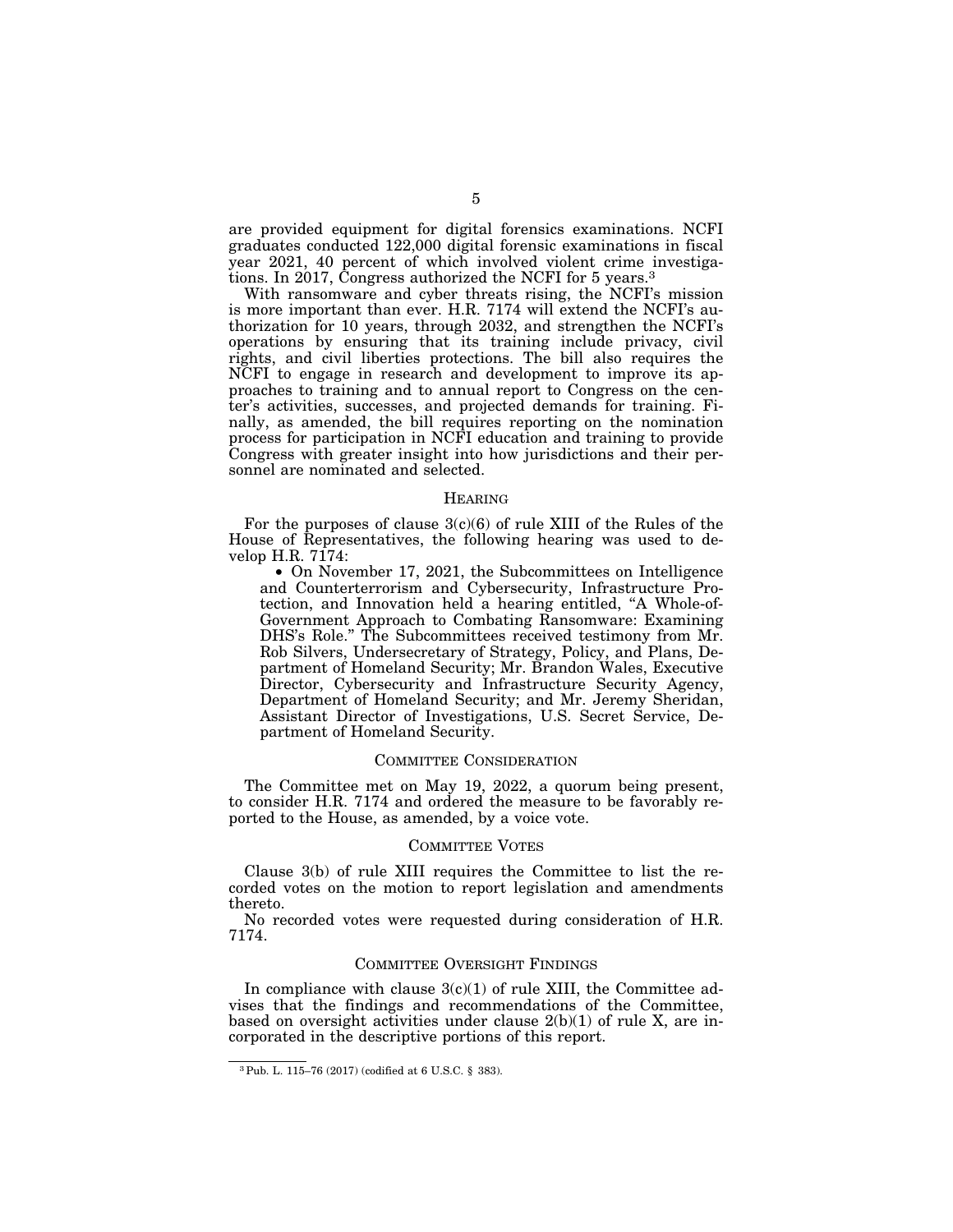### CORRESPONDENCE WITH OTHER COMMITTEES

#### HOUSE OF REPRESENTATIVES, COMMITTEE ON THE JUDICIARY, *Washington, DC, June 8, 2022.*

Hon. BENNIE G. THOMPSON,

*Chairman, Committee on Homeland Security, House of Representatives, Washington, DC.* 

DEAR CHAIRMAN THOMPSON: This letter is to advise you that the Committee on the Judiciary has now had an opportunity to review the provisions in H.R. 7174, the ''National Computer Forensics Institute Reauthorization Act of 2022,'' that fall within our Rule X jurisdiction. I appreciate your consulting with us on those provisions. The Judiciary Committe has no objection to your including them in the bill for consideration on the House floor, and to expedite that consideration is willing to forgo action on H.R. 7174, with the understanding that we do not thereby waive any future jurisdicational claim over those provisions or their subject matters.

In the event a House-Senate conference on this or similar legislation is convened, the Judiciary Committee reserves the right to request an appropriate number of conferees to address any concerns with these or similar provisions that may arise in conference.

Please place this letter into the *Congressional Record* during consideration of the measure on the House floor. Thank you for the cooperative spirit in which you have worked regarding this matter and others between our committees.

Sincerely,

JERROLD NADLER, *Chairman.* 

HOUSE OF REPRESENTATIVES, COMMITTEE ON HOMELAND SECURITY, *Washington, DC, June 8, 2022.* 

Hon. JERROLD NADLER, *Chairman, Committee on the Judiciary, House of Representatives, Washington, DC.* 

DEAR CHAIRMAN NADLER: Thank you for your letter regarding H.R. 7174, the ''National Computer Forensics Institute Reauthorization Act of 2022.'' I recognize that the Committee on the Judiciary has a jurisdictional interest in H.R. 7174, and I appreciate your efforts to allow this bill to be considered on the House floor.

I concur with you that forgoing action on the bill does not in any way prejudice the Committee on the Judiciary with respect to its jurisdicational prerogatives on this bill or similar legislation in the future, and I would support your effort to seek appointment of an appropriate number of conferees to any House-Senate conference involving this legislation.

I will include our letters on H.R. 7174 in the Committee report on this measure and in the *Congressional Record* during floor consideration of this bill. I look forward to working with you on this legislation and other matters of great importance to this Nation.

Sincerely,

BENNIE G. THOMPSON, *Chairman.*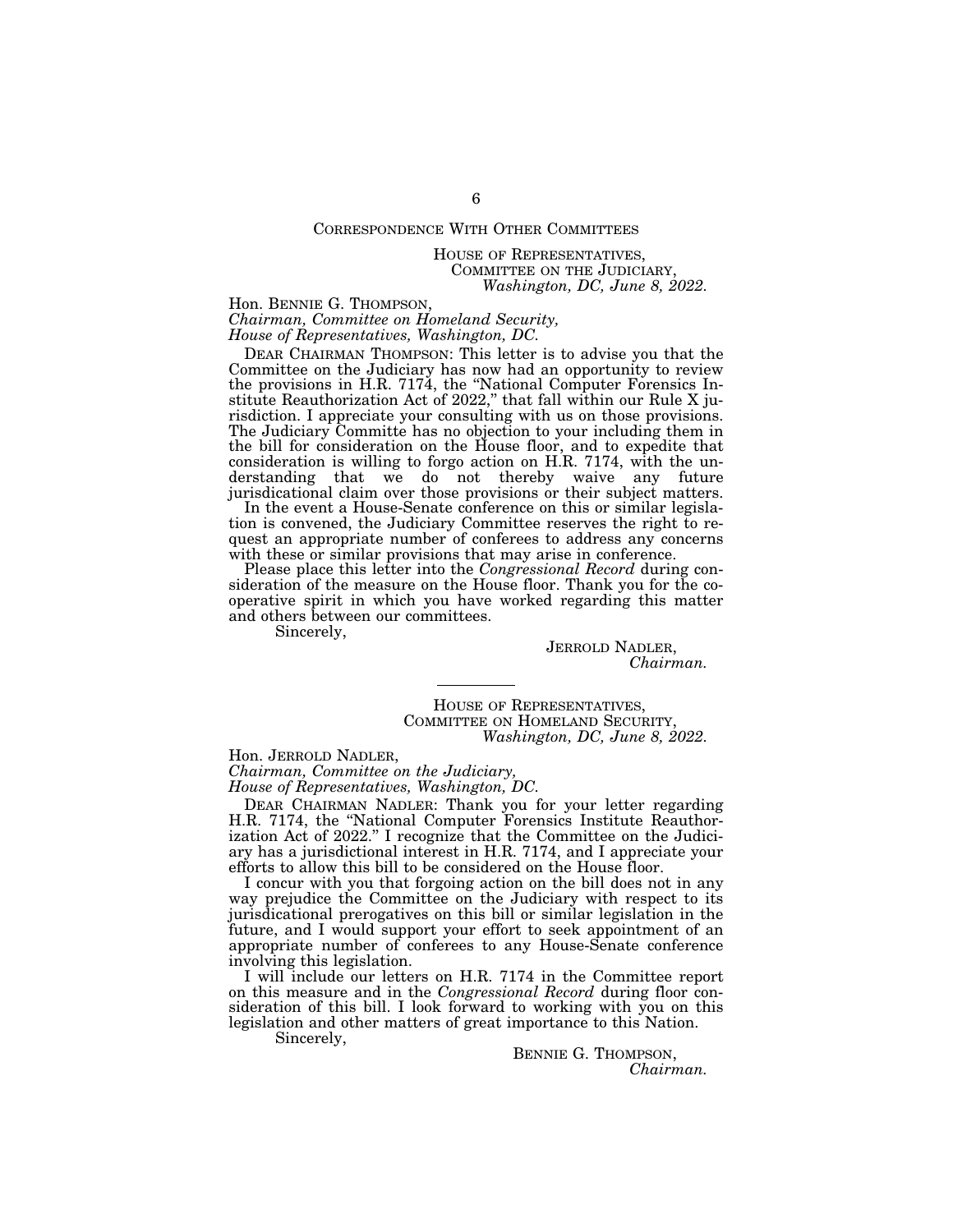#### CONGRESSIONAL BUDGET OFFICE ESTIMATE NEW BUDGET AUTHORITY, ENTITLEMENT AUTHORITY, AND TAX EXPENDITURES

With respect to the requirements of clause  $3(c)(2)$  of rule XIII and section 308(a) of the Congressional Budget Act of 1974, and with respect to the requirements of clause  $3(c)(3)$  of rule XIII and section 402 of the Congressional Budget Act of 1974, the Committee has requested but not received from the Director of the Congressional Budget Office a statement as to whether this bill contains any new budget authority, spending authority, credit authority, or an increase or decrease in revenues or tax expenditures.

#### FEDERAL MANDATES STATEMENT

An estimate of Federal mandates prepared by the Director of the Congressional Budget Office pursuant to section 423 of the Unfunded Mandates Reform Act was not made available to the Committee in time for the filing of this report. The Chairman of the Committee shall cause such estimate to be printed in the *Congressional Record* upon its receipt by the Committee.

#### DUPLICATIVE FEDERAL PROGRAMS

Pursuant to clause 3(c) of rule XIII, the Committee finds that H.R. 7174 does not contain any provision that establishes or reauthorizes a program known to be duplicative of another Federal program.

#### STATEMENT OF GENERAL PERFORMANCE GOALS AND OBJECTIVES

Pursuant to clause  $3(c)(4)$  of rule XIII, the objective of H.R. 7174 is to reauthorize the NCFI for a period of 10 years (to end in 2032) and to make improvements to its operations.

#### CONGRESSIONAL EARMARKS, LIMITED TAX BENEFITS, AND LIMITED TARIFF BENEFITS

In compliance with rule XXI, this bill, as reported, contains no congressional earmarks, limited tax benefits, or limited tariff benefits as defined in clause 9(d), 9(e), or 9(f) of rule XXI.

#### ADVISORY COMMITTEE STATEMENT

No advisory committees within the meaning of section 5(b) of the Federal Advisory Committee Act were created by this legislation.

#### APPLICABILITY TO LEGISLATIVE BRANCH

The Committee finds that H.R. 7174 does not relate to the terms and conditions of employment or access to public services or accommodations within the meaning of section  $102(b)(3)$  of the Congressional Accountability Act.

#### SECTION-BY-SECTION ANALYSIS OF THE LEGISLATION

#### *Section 1. Short title*

This section states that the Act may be cited as the ''National Computer Forensics Institute Reauthorization Act of 2022''.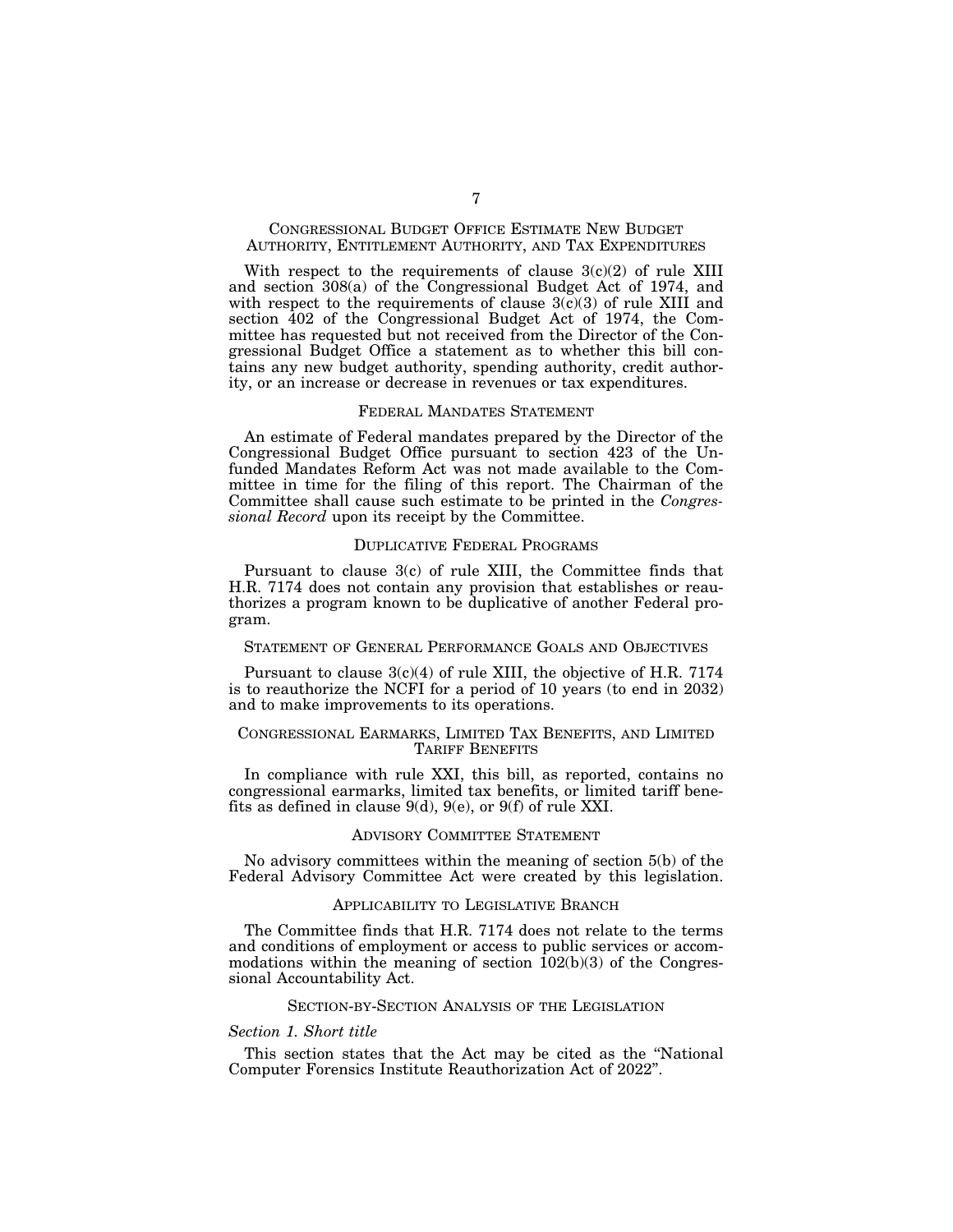#### *Sec. 2. Reauthorization of the National Computer Forensics Institute of the Department of Homeland Security*

Subsection (a) amends 6 U.S.C. § 383 to reauthorize the NCFI through 2032. It additionally makes targeted improvements by amending 6 U.S.C. § 383 as follows:

(1) providing that the NCFI's mission shall be to educate, train, and equip State, local, Tribal, and Territorial law enforcement officers, prosecutors, judges, participants in the U.S. Secret Service's network of cyber fraud task forces, and other appropriate individuals regarding the investigation and prevention of cybersecurity incidents, electronic crimes, and related cybersecurity threats, including through the dissemination of homeland security information, in accordance with relevant Department guidance regarding privacy, civil rights, and civil liberties protections;

(2) establishing curriculum requirements in furtherance of subsection (a) and requiring that training be conducted in accordance with relevant Federal law and policy regarding privacy, civil rights, and civil liberties protections;

(3) requiring the NCFI to research, develop, and share information relating to investigating cybersecurity incidents, electronic crimes, and related cybersecurity threats, which prioritizes best practices and may include training on methods to investigate ransomware and other threats involving the use of digital assets;

(4) requiring the NCFI to prioritize providing education and training to individuals from geographically diverse jurisdictions throughout the United States;

(5) permitting the Director of the Secret Service to pay for all or a part of the education, training, or equipment provided by the Institute, including relating to travel, transportation, and subsistence expenses;

(6) requiring the Secretary of Homeland Security to report on NCFI activities, including identifying jurisdictions that receive education and training, a description of the process by which individuals are nominated and selected for training and education at the NCFI, projected future demand for NCFI education and training, and impacts of NCFI education and training on jurisdictions' capability to investigate and prevent cybersecurity incidents, electronic crimes, and related cybersecurity threats; and

 $(7)$  establishing definitions for "cybersecurity threat," "incident," and "information system."

The report by the Secretary of Homeland Security required by section  $2(a)(8)$  of the bill, as amended, includes a description of the process by which individuals are nominated for training and education at the NCFI, which necessarily includes a description of the selection process by the NCFI. The Committee notes that in discussions with NCFI leadership, resource limitations have resulted in the Center not being able to take students from all the jurisdictions that seek the training and, as such, believes that it is worthwhile for the Center to look at a range of options to expand capacity to address current and future demand. The Committee has an interest in a wide range of personnel with varying levels of experience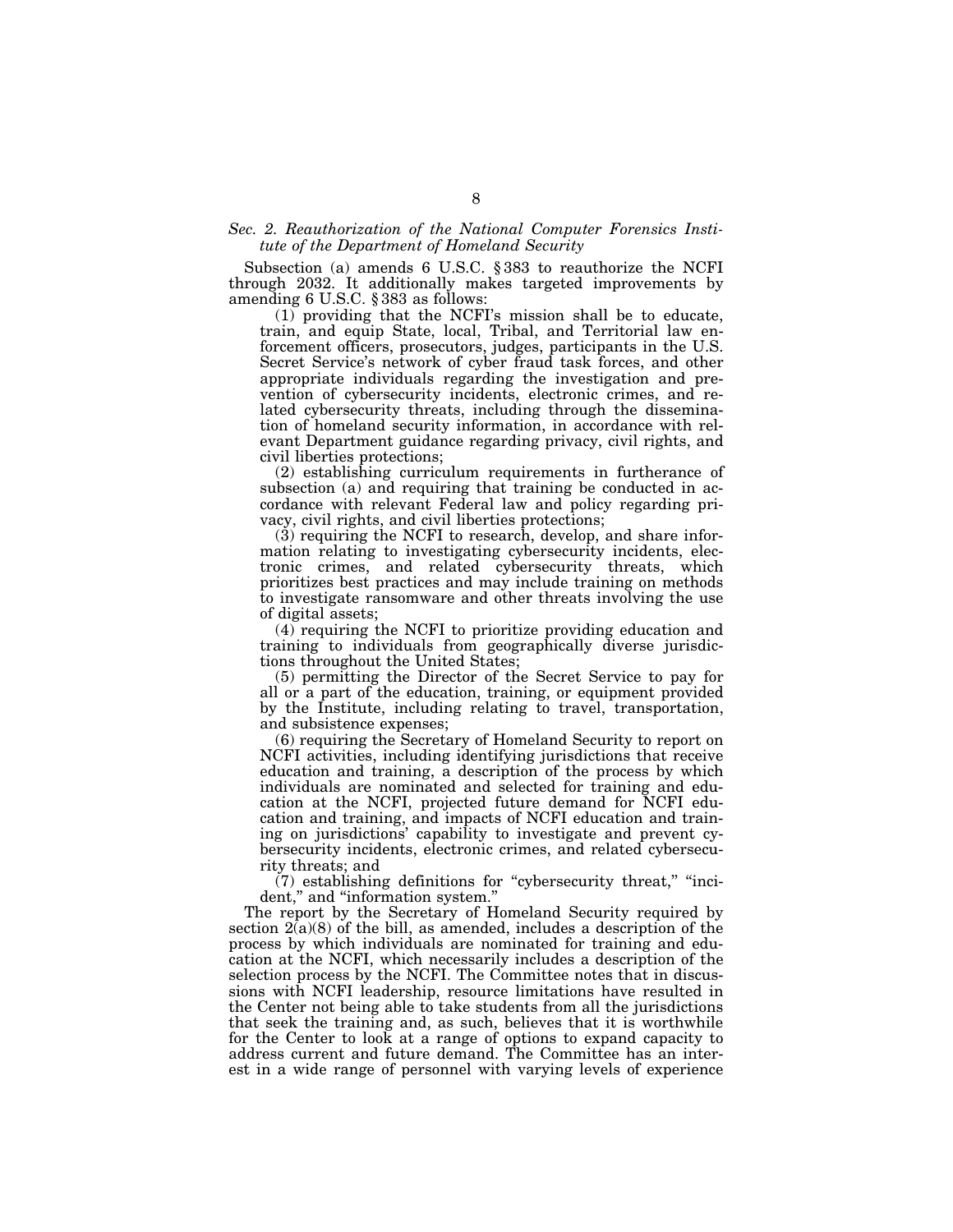from geographically diverse jurisdictions accessing this valuable training and support.

Subsection (b) requires the Privacy Officer and Officer for Civil Rights and Civil Liberties of the Department of Homeland Security to, upon request of the Director of the Secret Service, provide guidance on NCFI training and education activities.

Subsection (c) directs the Director of the Secret Service to develop and disseminate, to jurisdictions that receive education and training provided by the NCFI, a template to permit each jurisdiction to submit to the Director reports on the impacts of NCFI education and training, including information on the number of forensics exams conducted annually.

Subsection (d) requires, within 1 year after the date of enactment, the Director of the Secret Service to carry out a requirements analysis of approaches to expand the NCFI's capacity and to submit such analysis to Congress, together with a plan to expand the capacity of the NCFI. Additionally, it requires such analysis and plan to consider expanding the physical operations of the Institute, expanding the availability of virtual education and training, and some combination of the two.

Subsection (e) permits the Director of the Secret Service to coordinate with the Under Secretary for Science and Technology of the Department of Homeland Security to carry out research and development of systems and procedures to enhance the NCFI's capabilities and capacity.

#### CHANGES IN EXISTING LAW MADE BY THE BILL, AS REPORTED

In compliance with clause 3(e) of rule XIII of the Rules of the House of Representatives, changes in existing law made by the bill, as reported, are shown as follows (existing law proposed to be omitted is enclosed in black brackets, new matter is printed in italics, and existing law in which no change is proposed is shown in roman):

# **HOMELAND SECURITY ACT OF 2002**  \* \* \* \* \* \* \*

**TITLE VIII—COORDINATION WITH NON-FEDERAL ENTITIES; INSPECTOR GEN-ERAL; UNITED STATES SECRET SERV-ICE; COAST GUARD; GENERAL PROVI-SIONS** 

\* \* \* \* \* \* \*

# **Subtitle C—United States Secret Service**

\* \* \* \* \* \* \*

#### **SEC. 822. NATIONAL COMPUTER FORENSICS INSTITUTE.**

(a) **IN GENERAL** *IN GENERAL; MISSION*.—There is authorized for fiscal years 2017 through [2022] 2032 within the United States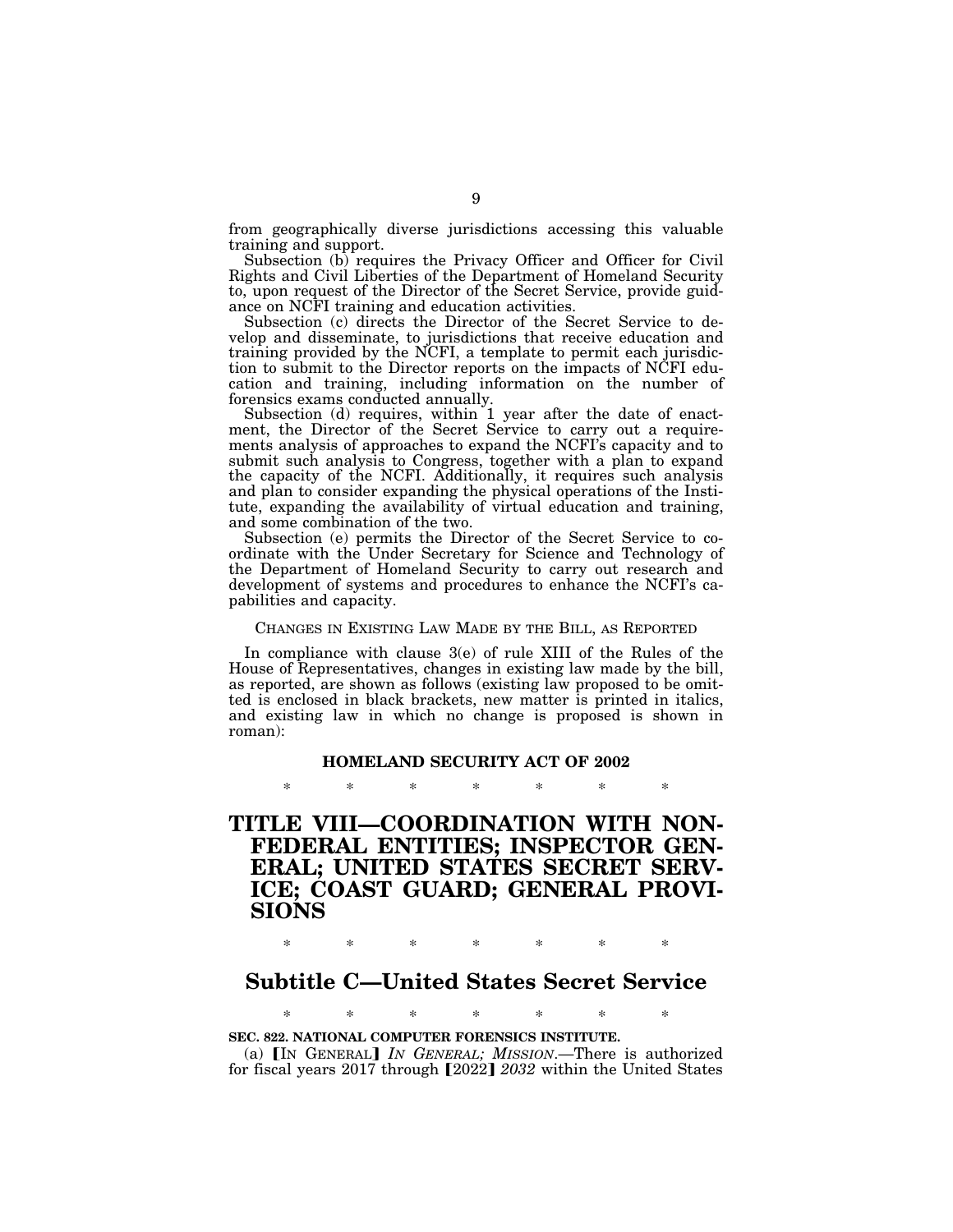Secret Service a National Computer Forensics Institute (in this section referred to as the "Institute"). [The Institute shall disseminate information related to the investigation and prevention of cyber and electronic crime and related threats, and educate, train, and equip State, local, tribal, and territorial law enforcement officers, prosecutors, and judges.] The Institute's mission shall be to edu*cate, train, and equip State, local, territorial, and Tribal law en*forcement officers, prosecutors, judges, participants in the United *States Secret Service's network of cyber fraud task forces, and other appropriate individuals regarding the investigation and prevention of cybersecurity incidents, electronic crimes, and related cybersecurity threats, including through the dissemination of homeland security information, in accordance with relevant Department guidance regarding privacy, civil rights, and civil liberties protections.* 

ø(b) FUNCTIONS.—The functions of the Institute shall include the following:

 $[(1)$  Educating State, local, tribal, and territorial law enforcement officers, prosecutors, and judges on current—

 $(A)$  cyber and electronic crimes and related threats;

ø(B) methods for investigating cyber and electronic crime and related threats and conducting computer and mobile device forensic examinations; and

 $(C)$  prosecutorial and judicial challenges related to cyber and electronic crime and related threats, and computer and mobile device forensic examinations.

 $\mathbb{I}(\overline{2})$  Training State, local, tribal, and territorial law enforcement officers to—

 $[(A)$  conduct cyber and electronic crime and related threat investigations;

 $I(B)$  conduct computer and mobile device forensic examinations; and

 $\mathbf{C}(\mathbf{C})$  respond to network intrusion incidents.

 $(3)$  Training State, local, tribal, and territorial law enforcement officers, prosecutors, and judges on methods to obtain, process, store, and admit digital evidence in court.]

*(b) CURRICULUM.—In furtherance of subsection (a), all education and training of the Institute shall be conducted in accordance with relevant Federal law and policy regarding privacy, civil rights, and civil liberties protections, including best practices for safeguarding data privacy and fair information practice principles. Education and training provided pursuant to subsection (a) shall relate to the following:* 

*(1) Investigating and preventing cybersecurity incidents, electronic crimes, and related cybersecurity threats, including relating to instances involving illicit use of digital assets and emerging trends in cybersecurity and electronic crime.* 

*(2) Conducting forensic examinations of computers, mobile devices, and other information systems.* 

*(3) Prosecutorial and judicial considerations related to cybersecurity incidents, electronic crimes, related cybersecurity threats, and forensic examinations of computers, mobile devices, and other information systems.* 

*(4) Methods to obtain, process, store, and admit digital evidence in court.*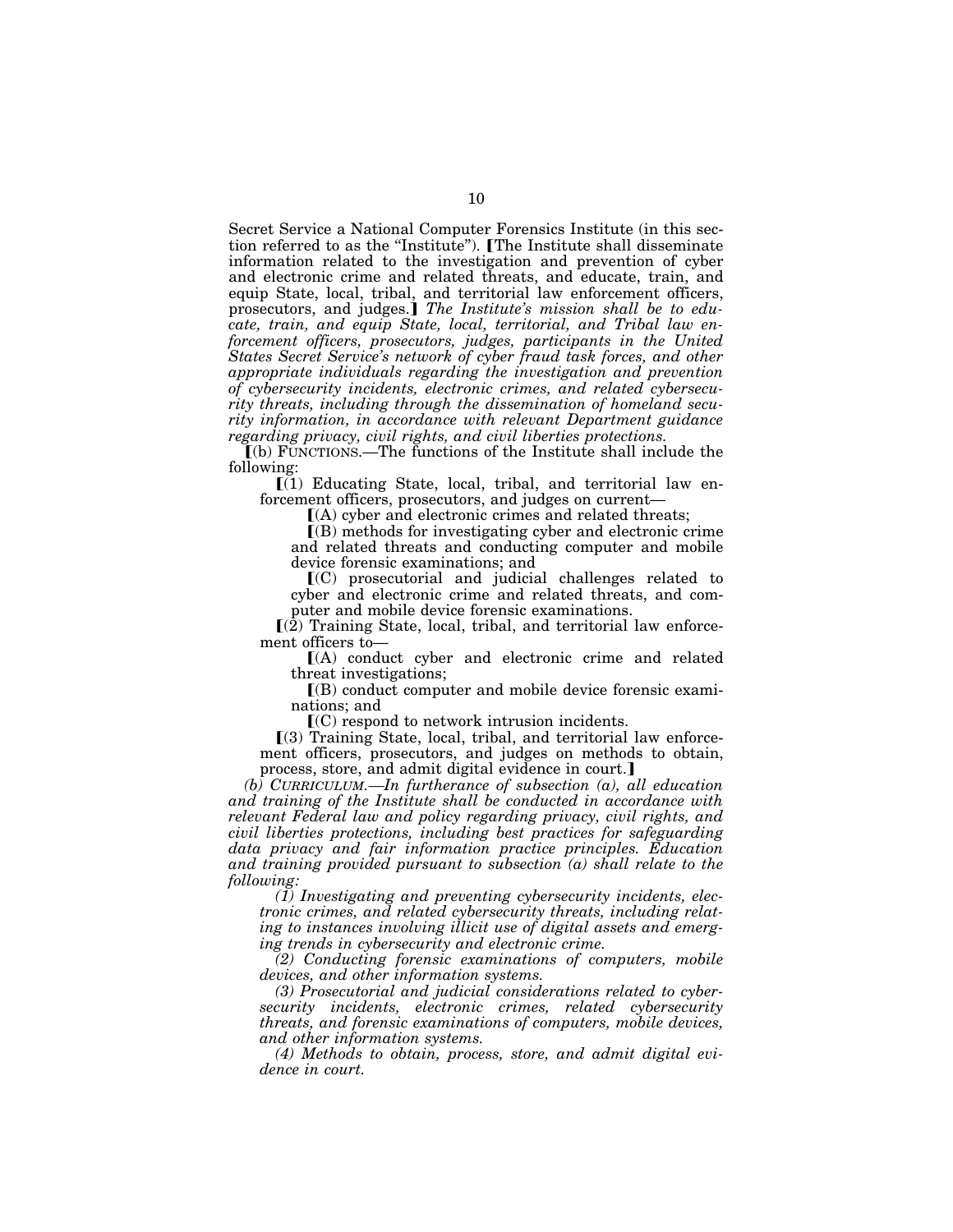*(c) RESEARCH AND DEVELOPMENT.—In furtherance of subsection (a), the Institute shall research, develop, and share information relating to investigating cybersecurity incidents, electronic crimes, and related cybersecurity threats that prioritize best practices for forensic examinations of computers, mobile devices, and other information systems. Such information may include training on methods to investigate ransomware and other threats involving the use of digital assets.* 

 $(c)$  *(d)* PRINCIPLES.—In carrying out the functions specified in subsection (b), the Institute shall ensure, to the extent practicable, that timely, actionable, and relevant expertise and information related to [cyber and electronic crime and related threats is shared with State, local, tribal, and territorial law enforcement officers and prosecutors] *cybersecurity incidents, electronic crimes, and related cybersecurity threats is shared with recipients of education and training provided pursuant to subsection (a)*. *The Institute shall prioritize providing education and training to individuals from geographically-diverse jurisdictions throughout the United States.* 

[(d)] (e) EQUIPMENT.—The Institute may provide [State, local, tribal, and territorial law enforcement officers] *recipients of education and training provided pursuant to subsection (a)* with computer equipment, hardware, software, manuals, and tools [necessary to conduct cyber and electronic crime and related threat investigations and computer and mobile device forensic examinations] for investigating and preventing cybersecurity incidents, elec*tronic crimes, related cybersecurity threats, and for forensic examinations of computers, mobile devices, and other information systems*.

ø(e) ELECTRONIC CRIME TASK FORCES.—¿

*(f) CYBER FRAUD TASK FORCES.—*The Institute shall facilitate the expansion of the network of [Electronic Crime] *Cyber Fraud* Task Forces of the United States Secret Service through the addition of [State, local, tribal, and territorial law enforcement officers] *recipients of education and training provided pursuant to subsection (a)*  educated and trained [at] by the Institute.

*(g) EXPENSES.—The Director of the United States Secret Service may pay for all or a part of the education, training, or equipment provided by the Institute, including relating to the travel, transportation, and subsistence expenses of recipients of education and training provided pursuant to subsection (a).* 

*(h) ANNUAL REPORTS TO CONGRESS.—The Secretary shall include in the annual report required pursuant to section 1116 of title 31, United States Code, information regarding the activities of the Institute, including relating to the following:* 

*(1) Activities of the Institute, including, where possible, an identification of jurisdictions with recipients of education and training provided pursuant to subsection (a) of this section during such year and information relating to the costs associated with such education and training.* 

*(2) Any information regarding projected future demand for such education and training.* 

*(3) Impacts of the Institute's activities on jurisdictions' capability to investigate and prevent cybersecurity incidents, electronic crimes, and related cybersecurity threats.*